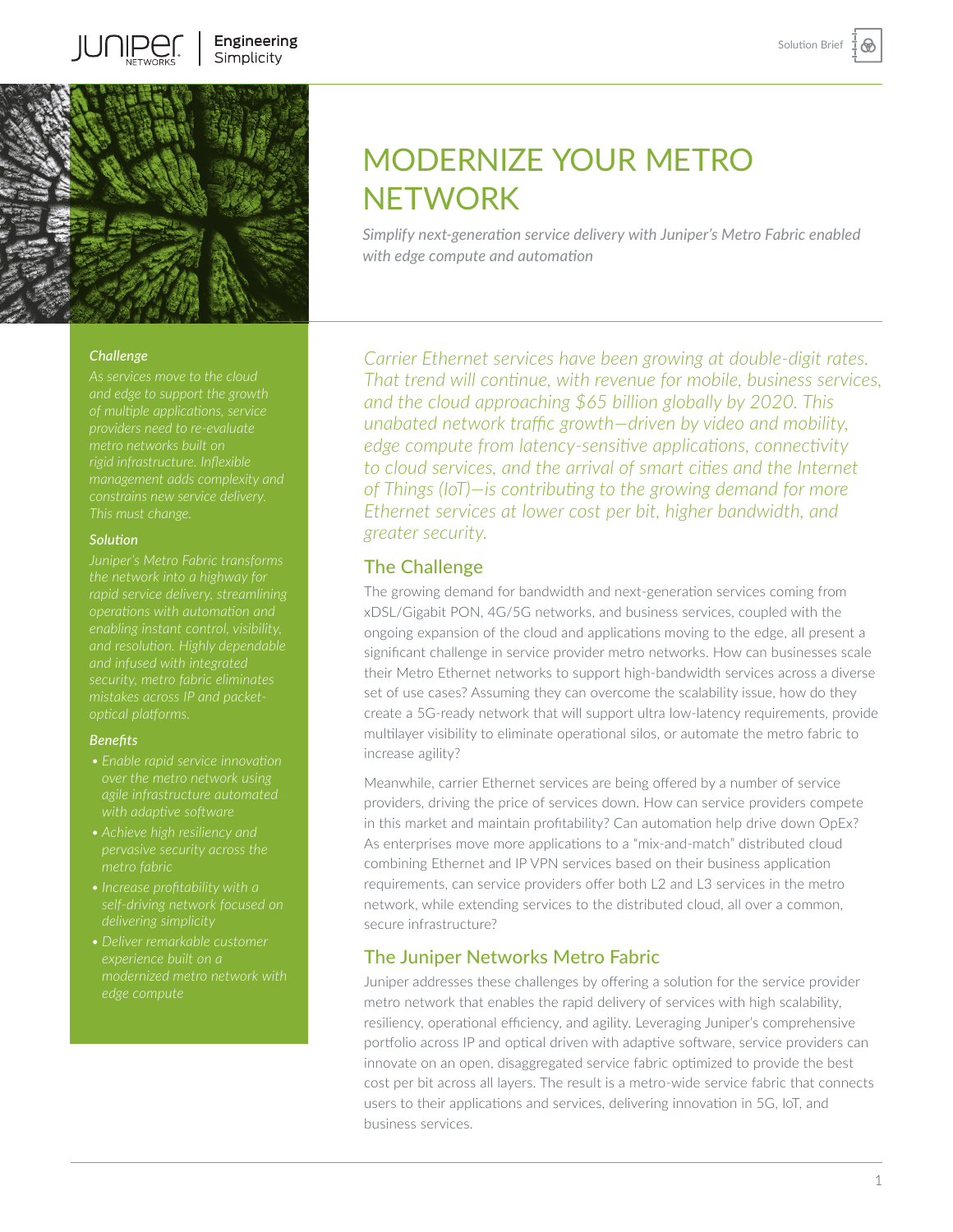## Features and Benefits

### **Scalability**

With L2 or L3/MPLS architectures, decoupling physical topology for transport and service layers allows service providers to scale their networks to tens of thousands or even hundreds of thousands of nodes. Scalable platforms for 100GbE in the access, aggregation, and Data Center Interconnect (DCI) are fully optimized to reach new thresholds in Ethernet VPN (EVPN), segment routing, and MPLS. Segment routing is a significant improvement that reduces overhead in control plane signaling while improving path computations and retaining key features like MPLS fast reroute (FRR).

#### **Resiliency**

Enabling MPLS significantly decreases the risk of L2 loops. Based on Layer 2 VPN (L2VPN) and virtual private LAN service (VPLS), including its variations—either LDP or BGP signalingbased—MPLS represents a critical step in preventing broadcast storms (compared to native Ethernet switch environments). In addition, Juniper's Metro Fabric provides multihomed connectivity between customer premises equipment (CPE) and access nodes, as well as between access nodes and aggregation nodes, creating a true loop-free, resilient network.

Juniper Networks® Junos® Continuity and unified in-service software upgrade (unified ISSU) features eliminate the downtime risks associated with implementing new hardware or upgrading operating systems. A plug-in package that provides the drivers and support files needed to bring hardware online, Junos Continuity eliminates OS upgrades and system reboots when adding new hardware. Unified ISSU reduces the risks associated with OS changes by enabling upgrades between two different Juniper Networks Junos operating system releases (major or minor) with no control plane disruption and minimal traffic disruption on the forwarding plane.

#### Simplified Operations

To address the challenge of provisioning and performing daily operational tasks, Junos OS includes embedded scripting tools and APIs that automate routine and repetitive tasks, allowing easy integration with virtually any operator's backend management tools. This helps you gain greater traffic visibility through customer microservices built on standards-based YANG models. Junos Telemetry Interface (JTI) provides greater visibility for gathering, aggregating, and streaming real-time network data and events throughout the metro network. JTI helps identify, isolate, and resolve issues with minimal human interaction, while a Zero Touch Provisioning (ZTP) feature dramatically reduces the complexity of extending MPLS in the access layer. This accelerates new box deployments, improving operational efficiency and lowering OpEx. Programmable interfaces such as terminal interface processor (TIP), OpenConfig, and OpenROADM Multi-Source Agreement (MSA) increase the programmability of the transport layer.



*Figure 1: Juniper Networks Metro Fabric product portfolio*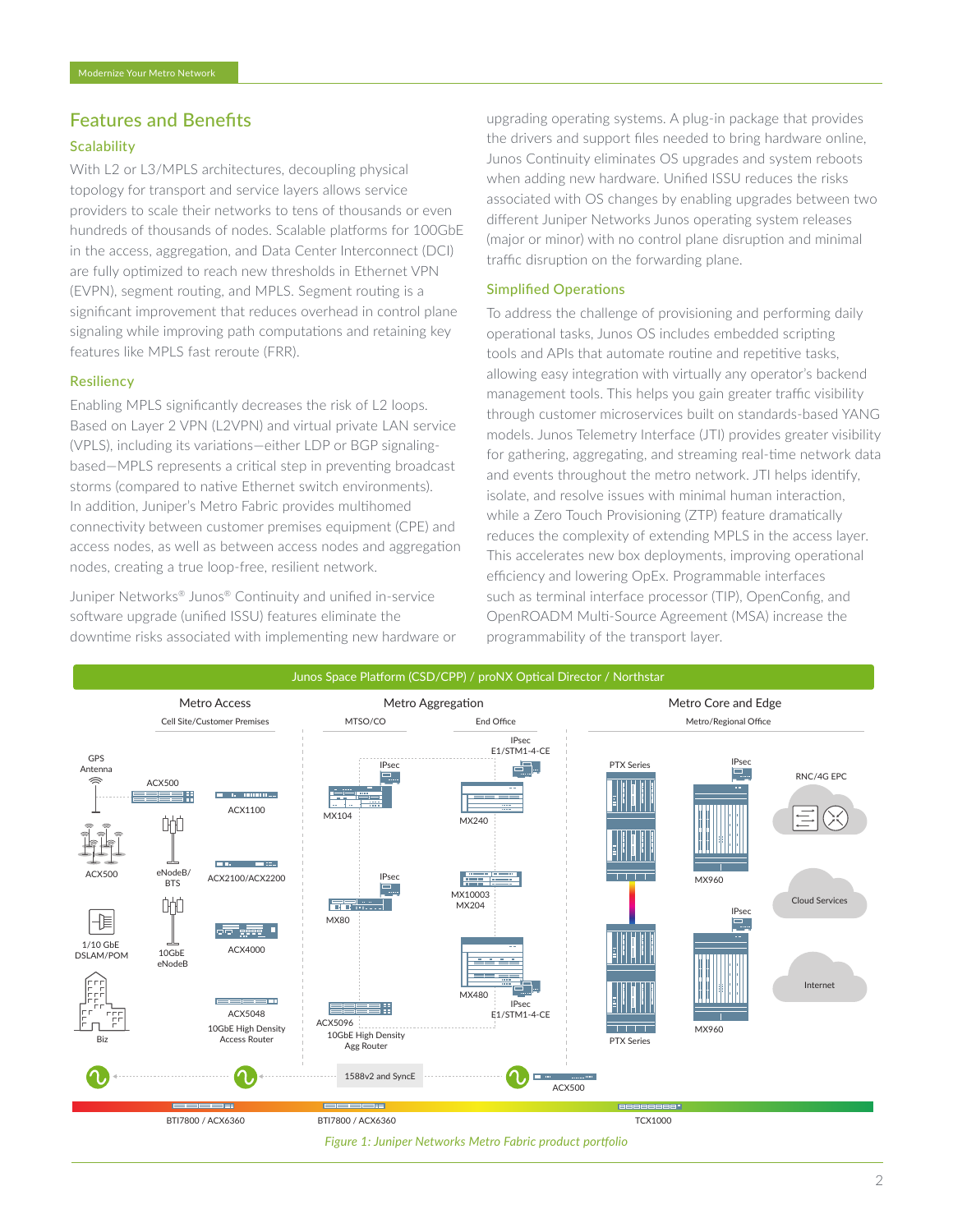| Standard     |                                                                  | <b>Services</b>                                                    |                           |                                                    |
|--------------|------------------------------------------------------------------|--------------------------------------------------------------------|---------------------------|----------------------------------------------------|
| MFF          | F-LINE                                                           | $F-I AN$                                                           | F-Tree                    | E-Access/E-Transit                                 |
| - IETF       | Virtual private wire service<br>(VPWS)                           | Virtual private LAN service (VPLS) Achieved with VPLS and specific | flooding rules            | Achieved with VPLS, VPWS, and<br>VI AN translation |
| Junos OS CLI | L2 circuit (targeted LDP signaling<br>pseudowires)<br>2VPN (BGP) | H-VPLS<br>VPI S<br><b>FVPN</b>                                     | h-VPI S<br>vpi s<br>:\/PN | 2 Circuit<br>vpi s<br>Hexible-vlan-tagging         |

#### Table 1: Industry Definitions of Metro Services

#### Service Flexibility

Juniper's Metro Fabric allows users to deliver fully compliant Metro Ethernet Forum (MEF CE 2.0) services such as E-Line, E-LAN, E-Tree, and E-Access/E-Transit. Table 1 shows how Junos OS-specific terms and features map to MEF and IETF standards. What's more, Juniper's Metro Fabric, designed with an open framework, delivers the flexibility to provide not only L2 but also L3 services of all kinds, allowing operators to evolve the metro architecture on their own terms.

#### **Security**

Security is integrated and pervasive in Juniper's Metro Fabric. Security is critical in use cases like mobile backhaul, where IPsec-based secure gateways provide robust traffic encryption. For DCI, Juniper's Open Cloud Interconnect offers EVPN and Virtual Extensible LAN (VXLAN) with Media Access Control Security (MACsec) for highly scalable, low power, coherent dense wavelength-division multiplexing (DWDM). As more and more services get distributed to the network edge, security will become increasingly vital. Unified security policies across physical and virtual infrastructure will deliver end-to-end visibility, real-time threat intelligence and mitigation, and advanced threat protection of any workload.

#### Solution Components

Juniper's Metro Fabric consists of the following components.

#### ACX Series Routers in the Access Layer

In the access layer, Juniper Networks ACX500 and ACX4000 Universal Metro Routers serve as MEF CE 2.0-compliant, costoptimized access nodes loaded with the full features of MPLS routers and Metro Ethernet switches. With ACX Series routers, users can configure IPv4, bridging, or L2 circuit cross-connect (CCC) traffic families on the same physical port. Leveraging a mobile backhaul cell site router feature set, ACX Series routers act as a true universal access node, interconnecting customer sites that are still using legacy services. ACX Series platforms let you migrate those services and backhaul them over Ethernet.

#### ACX Series Routers in the Metro Aggregation Segment

Juniper Networks ACX5000 Universal Metro Routers incorporate the full ACX Series feature set while opening new horizons for metro area network (MAN) operators. The ACX5000 line of routers provides high-bandwidth business

services or mobile backhaul metro services with strict servicelevel agreements (SLAs) and minimum provisioning efforts at a highly attractive price per port and with a flexible license-based feature set. The ACX5000 line is perfect for ongoing access network transformations, as well as for migrating from 1GbE to 10GbE in the access and aggregation layers.

## Packet Optical Transport Platform in the Metro Access and Aggregation Segment

Juniper Networks BTI7800 line of Packet Optical Transport Platforms supports large-scale 10 Gbps, 100 Gbps, and 200 Gbps wavelength capacities in a programmable platform. Featuring a rich set of optical capabilities, including coherent modules with integrated reconfigurable optical add/drop multiplexers (ROADMs), the BTI7800 line helps service providers increase network capacity, reduce space, power, and cooling costs, improve network utilization, and simplify the deployment of next-generation services.

The Juniper Networks ACX6360 Universal Metro Router provides a bridge between the secure packet optical transport layer and the IP/MPLS networking layer by giving operators the ability to seamlessly collapse both layers into a single platform. The ACX6360 converges a full IP/MPLS stack with secure packet optical transport in a space- and power-optimized platform designed for breakthrough capacity and deployments in DCI, metro, and Remote-Phy locations—both today and in the future. The ACX6360 implements secure transport based on IEEE 802.1AE/802.1X industry-compliant 256AES MACsec encryption while supporting modern automation and telemetry tools via Junos OS to meet cloud-grade routing principles.

## MX Series Routers in the Metro Aggregation and Core Segments

Juniper Networks MX Series 5G Universal Routing Platforms are used in the aggregation and core segments, giving carriers bestin-class performance and functional flexibility. Leveraging a Layer 2 service head-end termination function, MX Series routers can collapse the MAN edge function with service edge functions in the same routing node. A metro network based on Juniper platforms performs equally well, providing connectivity services of any kind—L2 or L3—with service touchpoints placed anywhere in the MAN or network cloud.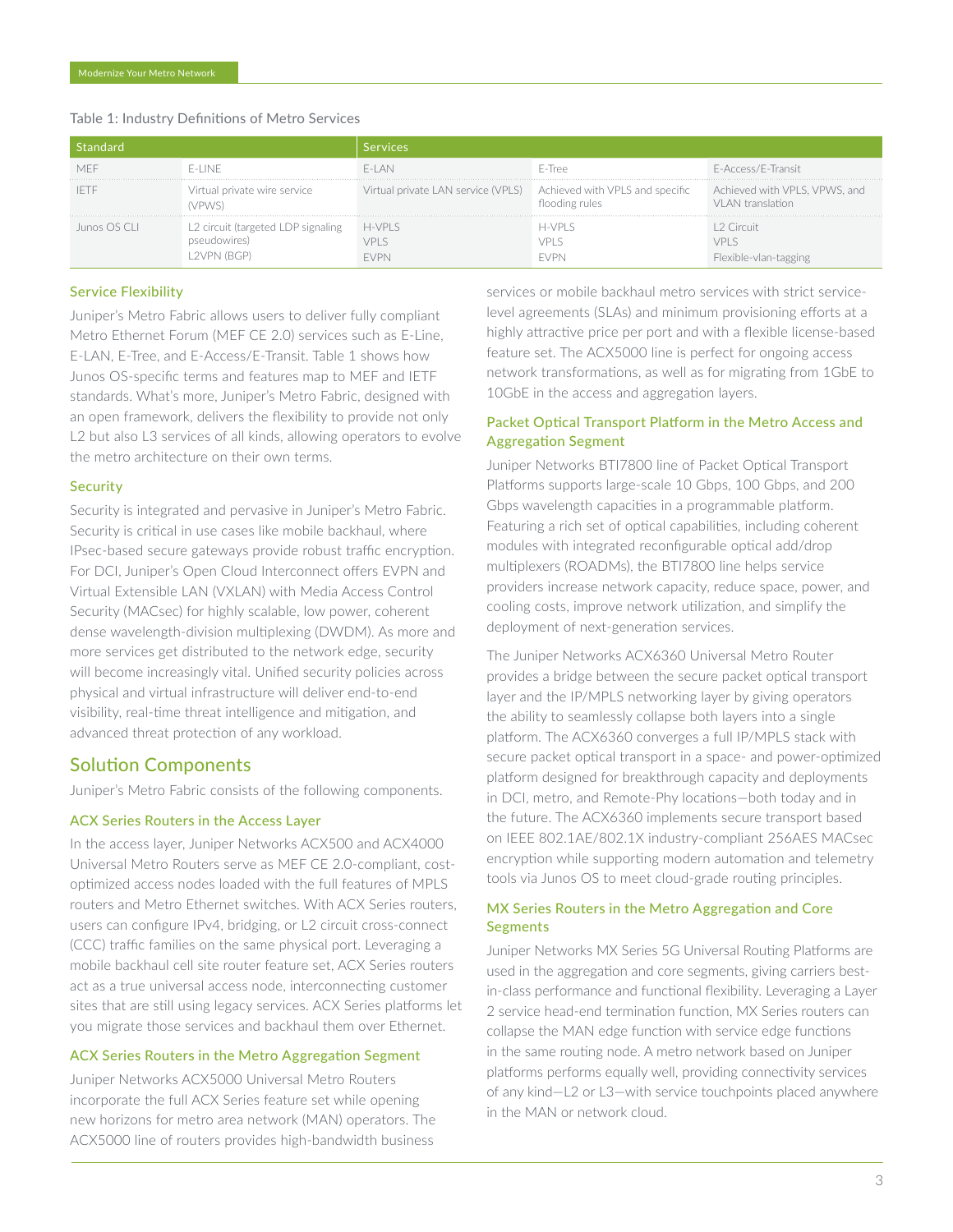#### PTX Series Routers in the Core Segment

In geographically separated MANs, early adopters of 100GbE may opt to leverage Juniper Networks PTX Series Packet Transport Routers, which provide a core function enhanced by router-integrated 100GbE optical transponders. These transponders provide the ability to establish long-haul, back-toback connectivity that can span hundreds of kilometers without signal amplification.

#### Programmable Photonic Layer

The Juniper Networks TCX1000 Programmable ROADM is an integral part of Juniper's Programmable Photonic Layer open line system. Forming a colorless, directionless, flex grid-ready ROADM, it scales up to 25.6 Tbps per line for long-term growth investment across all metro use cases.

#### Junos Space Platform

Juniper Networks Junos Space® Network Management Platform provides comprehensive management with broad fault, configuration, accounting, performance, and security management (FCAPS) capabilities for both device- and service-level management. For device management, the Junos Space platform supports Network Configuration Protocol (NETCONF), CLI, and SNMP v1/v2/v3. Its northbound APIs support easy integration with existing network management systems and operations/business support systems (OSS/BSS). Running on the Junos Space Management Platform, Junos Space Connectivity Services Director (CSD) ensures effortless, end-to-end service provisioning of carrier Ethernet (E-Line, E-LAN, E-Tree, E-Access/E-Transit), VPLS, L3VPN, and MPLS using a simple interface to design, validate, and manage these services. Another Junos Space application, Cross Provisioning Platform (CPP), helps service providers provision E-Line, L2/ L3 VPN services, and VPLS between Juniper and third-party devices, while the Connectivity Services Director tool provides the operational team with full life-cycle management over connectivity services.

#### proNX Optical Director

The Juniper Networks proNX Optical Director software platform enables full management of and control over Juniper Programmable Photonic Layer open-line system elements, as well as Juniper's coherent DWDM transponder-based solutions such as the Juniper Networks BTI Series Packet Optical Platforms and integrated DWDM transponders on MX Series and PTX Series routers. The proNX Optical Director enables you to more easily and reliably deploy, scale, and integrate applications and services.

#### NorthStar Controller

Juniper Networks NorthStar Controller is a flexible traffic engineering solution that delivers granular visibility into and control over IP/MPLS and optical layer flows. It streamlines capacity planning, enables proactive monitoring, and lets service providers dynamically route traffic and balance loads based on administratively defined policies.

## Use Cases

Juniper's Metro Fabric delivers significant, real-world benefits in the following use cases.

#### L2 Business Access

For service providers providing Layer 2 business access services to corporate clients and other service providers, VPLS offers a unified method for providing end-to-end service connectivity or connecting access segments running different protocols. Juniper has implemented multiple features into its metro fabric that make this type of "stitching" extremely reliable, ensuring interoperability between different flavors of Spanning Tree Protocol (STP) or Ethernet Ring Protection (G.8032v1/v2).

#### L3 Business Access and Direct Internet Access

The ACX500, ACX1000 line, and ACX2000 line of Universal Metro Routers can be deployed as network interface devices (NIDs) to provide L2/L3 business access, Direct Internet Access (DIA) connectivity, and IP services such as IP VPN. Juniper's Metro Fabric features robust Operation, Administration, and Maintenance (OAM), as well as SLA control capabilities. Combined with automation and ZTP, the solution supports seamless migration from 1GbE to 10GbE, supported by 100GbE metro aggregation.

#### Mobile Backhaul and Fronthaul

In addition to MEF CE 2.0 compliance supporting both Ethernet and IP/MPLS, Juniper's Metro Fabric provides high capacity and scalability, complete timing and synchronization, integrated security, and SLA tools that differentiate mobile backhaul and fronthaul services. Additionally, the ACX500 delivers a lastmile deployment solution for small cell-as-a-service offerings. Exponential bandwidth growth and preparation for 5G is driving 10GbE at the access and 100GbE at the pre-aggregation layers.

#### Residential Aggregation

Metro Ethernet networks aggregate Ethernet links from service provider broadband access nodes—DSL access multiplexers (DSLAMs), Ethernet Access Devices (EADs), cable modem termination systems (CMTS), etc.—or, in some cases, directly from residential CPE, delivering traffic to the broadband network gateway (BNG). Juniper's Metro Fabric supports